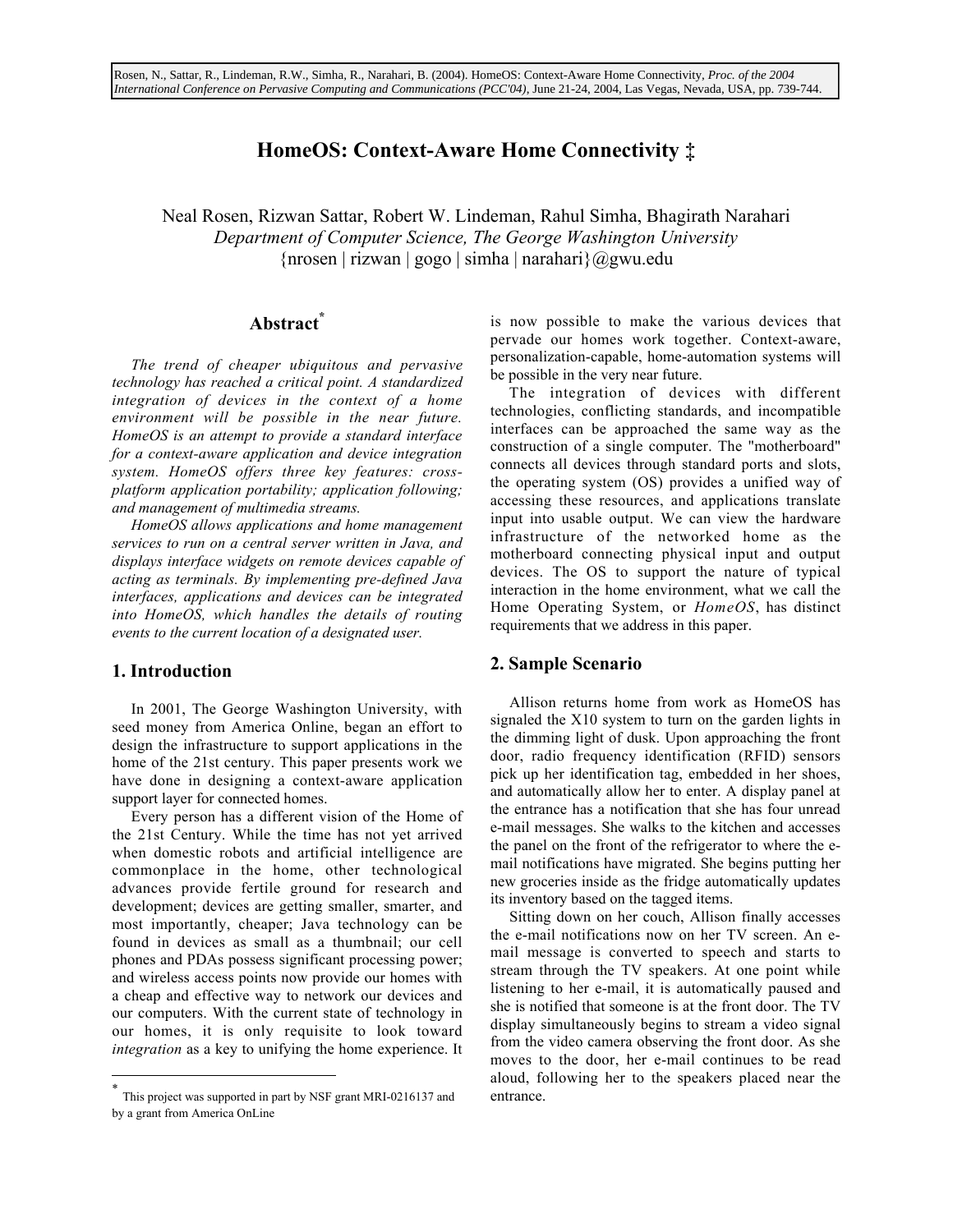#### 3. Previous Work

Microsoft Corporation has long been interested in home automation, and one of their smart homes reflects the direction in which they are headed. In the Microsoft Digital Home [1], visitors are shown that they can have their food scanned by bar code into the microwave, which will adjust the settings for appropriate heating of food. Similarly, food can be scanned in to display possible recipes based on the input ingredients. Visitors to the home can even leave voice messages on a flat panel computer attached to the front door. These are very similar to the kinds of services that the HomeOS will support.

The critical difference between the Microsoft Digital Home and our HomeOS-based system is in object identification and location. Our system will have an installed RFID sensor network to help it discover all tagged objects in a home, without the need for a user to scan objects in. Furthermore, the sensor network can be used to locate tagged-object locations inside the home, whereas Microsoft's approach uses object identification with bar code reading and biometric sensors. Another critical difference is that all the smart devices (the microwave, the recipe display, *etc.*) are not connected with each other in the Microsoft example. Such applications would exist centrally on a server in HomeOS, allowing other devices and applications access to these services, eliminating the requirement of the user having to be at a particular station to execute a particular command.

Georgia Institute of Technology's Aware Home Research Initiative [2] attempts to keep track of a person's activities inside the home. This is especially useful in a home for an elderly individual, or in an institutionalized care facility. Children of the elderly occupants in the home are able to keep track of their parents through a remote reporting device in the form of a digital family portrait. The system at the home uses sensors to record sleeping and eating habits, and movement inside the house (*e.g.*, doing "chores").

Stanford University's ICrafter [3] also attempts to provide applications to the user through various appliances. Developers can create context-aware services that are portable across various devices through a UI framework. HomeOS expands on this idea by allowing applications to exist centrally and be accessed remotely, similar to the way the X Windowing system exports displays. This offloads the work done by resource-limited devices, while still providing a sophisticated array of services.

HomeOS addresses some of the major issues in home automation (*e.g.*, context-awareness and following, object identification and location) by using an RFID sensor network. With objects (and people) being tagged, the HomeOS can serve this information to all applications that need them, allowing them to easily implement context-sensitive features for the home environment. Other emerging technologies, such as ultra-wide-band techniques, can be easily integrated into the current system, as the tracking data is simply taken from a database.

# 4. HomeOS

The HomeOS is a large-scale Java application which runs on a centralized server. Its primary purpose is to provide a standard communications system between all smart devices in a home and to be an event handler for these devices. Applications and services run on HomeOS to provide functionality for controlling devices and various aspects of the home environment.

A computer operating system allows users to interact with applications that have been installed, and also use those applications to communicate with peripheral devices. Much like its computer counterpart, applications can be installed on HomeOS, and it allows these applications to talk to the various devices connected to it.

Figure 1 shows a diagram with multiple devices and terminals connected to the central HomeOS server. The person locator provides information to the system about the location of persons within the home environment. FridgeApp, MicrowaveApp, and MyApp are three different applications running on the HomeOS server, and are accessed from remote terminals.



**Figure 1: HomeOS Network**

The applications typically installed in HomeOS are for controlling the home environment, accessing personal productivity information such as e-mail or an appointment calendar, and playing streaming media. A HomeOS application would allow its user to control the heating system in the house, manage the lights, and access the security system. While a typical operating system might be used to activate a Web-cam and display stored files, HomeOS allows security cameras around the house to be monitored, and lets the user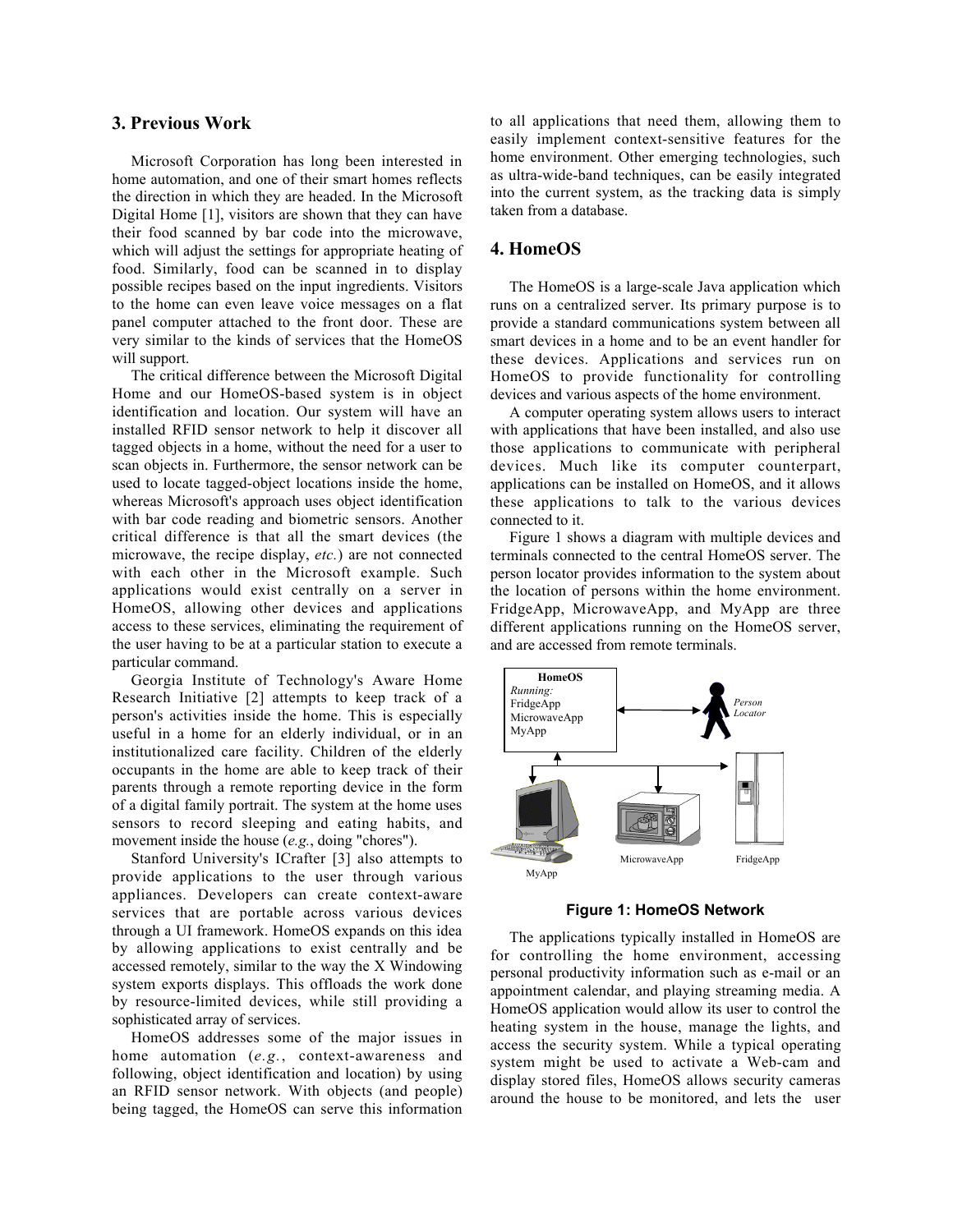control their microwave, retrieve a list of the contents of the refrigerator, *etc*.

HomeOS also tracks occupants within the home through the use of RFID technology. RFID tags are embedded into all objects, that may need to be located, with RFID antennas deployed throughout the home. Recent RFID supply-chain initiatives by WalMart and others strengthen the prospects that RFID may become as ubiquitous in the near future as bar codes are today. With the ability to locate objects with RFID tags, a powerful infrastructure is laid for future applications to take advantage of this kind of information.

## 5. Applications

Applications in HomeOS have the following properties:

- Run centrally on the HomeOS server.
- Do not have a standard user interface, but rather are accessible remotely through any terminal in the home.
- Either provide home management and personal information services (heating control, address book), or represent smart devices in the home environment (remotely controllable microwave, a refrigerator capable of reporting its contents).

When a new controllable device is integrated into the HomeOS system, an application must be developed for accessing that device to provide an interface between a user and the device via a remote terminal. For example, an application that would be developed for controlling a smart microwave would provide a user the ability to specify a length of time to run the microwave and to notify the user when the time has elapsed.

Though there are many possible applications for HomeOS that are used mainly for accessing smart devices, other applications need not communicate with any device at all. These applications provide remote access to one or more data resources made available by the system. An example of this might be a centrally located appointment book that may be accessed from any remote terminal, or an e-mail client that talks to an IMAP server. Another example would be an application to monitor the movement of persons throughout the home environment (perhaps to keep an eye on a young child's movements).

### 6. Devices

Any programmable device or appliance with a network connection can be integrated into the HomeOS system. These devices may include microwaves, refrigerators, radios, lights, JavaPhones, cameras, doorbells, motion detectors, and smoke detectors. Currently this project is being tested with a microwave (simulated with an iPaq), a radio (using a radio transmitter connected to a PC), lights (using X10 devices), a camera, a doorbell, and a PingTel JavaPhone.

For each new device integrated into the HomeOS system, a new component (a device interface) is developed to provide a means for communication between HomeOS and the remote device. This allows the system to be extended to communicate with devices using various types of network protocols (TCP, FTP, HTTP, RTP, *etc*.). Also, devices may be connected over a wireless or wired network.

A device which meets a minimum set of requirements may also be implemented to act as a remote terminal, allowing a user to access the applications of the system through the device. The minimum requirements include some sort of display to show, at a minimum, text, and some input method. The display can be graphical or text-based. Input capability could be provided using a keyboard, a pointer device (such as a mouse or stylus), a set of buttons (like on a microwave or JavaPhone), or some other input method.

# 7. Kernel

The kernel provides a standard interface through which devices and applications interact. The kernel has the following properties:

- Enumerates and maintains the applications and devices registered with the HomeOS system
- Keeps track of the locations of users within the home environment
- Provides home environment information to applications, such as types of devices available, the location of its users, *etc*., and
- Enables applications and devices to communicate with each other

### 8. Registry

HomeOS maintains much information used to assist in event handling and data communication between devices and applications. This information includes device and application states, person and object location information, and user information. The registry is a module in the HomeOS Kernel Layer that provides all components of the HomeOS server to access this information.

The registry interfaces with a central home database, which maintains this system information.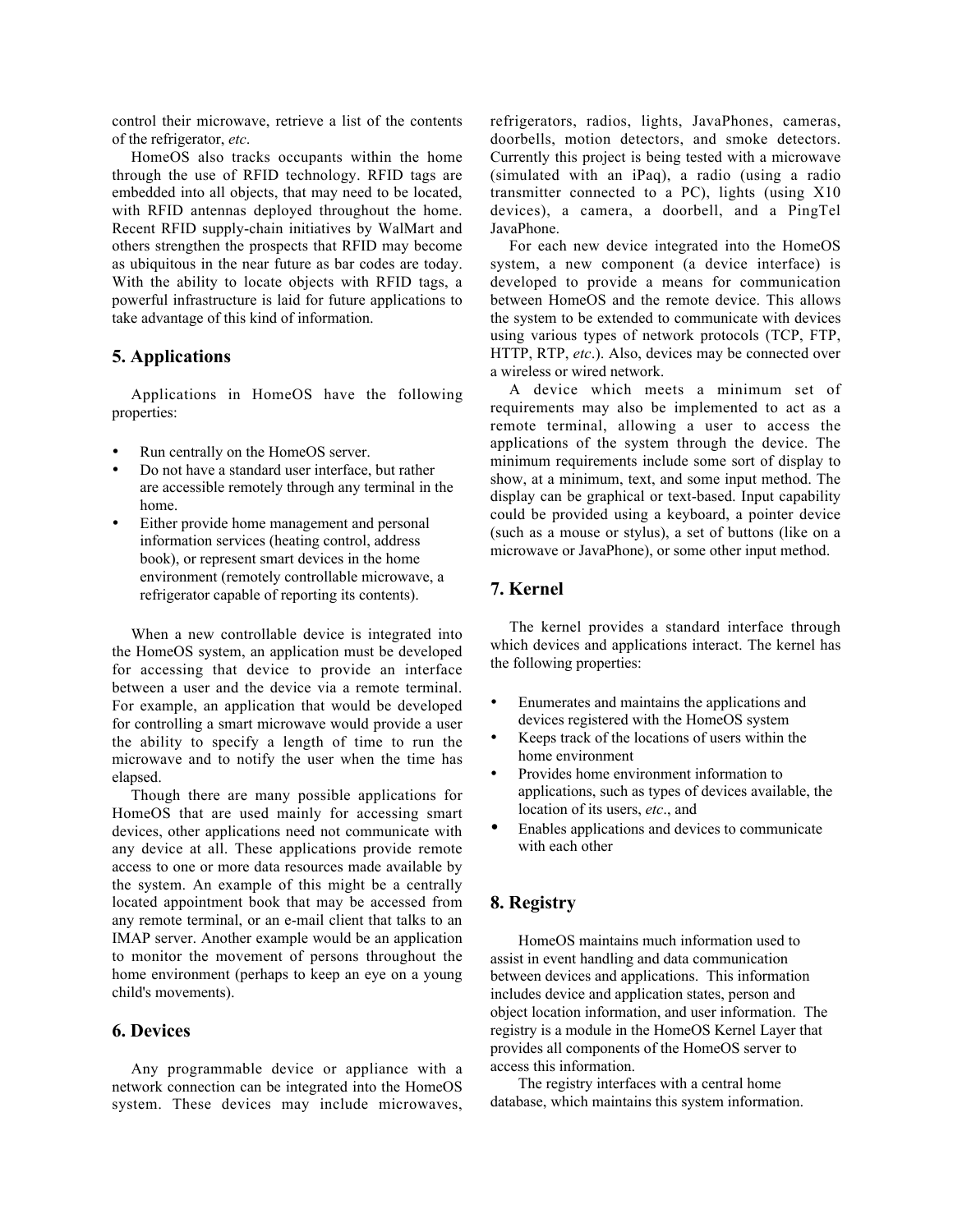This registry allows HomeOS to determine where to send data, detect when a user enters or exits the home or moves locations, access user preferences which may be utilized by applications, and locate tagged objects in the home environment.

# 9. HomeOS Layers

As shown in Figure 2, the major components of the HomeOS system are divided into the three layers: a Device Layer, a Kernel Layer, and an Application Layer. Looking at the figure from the top down, the applications communicate with the Application Manager (in the Kernel Layer). The Kernel Layer passes data between the Application and Device Layers. Each device has a separate device interface associated with it, which passes data to its device and receives data over a network.



**Figure 2: HomeOS Architecture**

#### 9.1. Device Layer

The Device Layer provides the interface for adding a device-specific interface component to the system for new devices. This layer also enables communication between the HomeOS server and the remote devices. The Device Layer contains all the device interfaces, which implement a standard software interface ("DeviceDriver") to provide data communications between the devices and the kernel.

## 9.2. Kernel Layer

The Kernel Layer passes data between the Device Layer and Application Layer. The data being passed

across this layer is stored in a wrapper data structure called a DataObject. This provides a level of abstraction to the system, allowing any type of data to be passed. Data to be propagated through the system is wrapped in, and extracted from, a DataObject data structure by device interfaces and applications.

In order for an application to send data to a device or other application, it passes the data and the destination device to the Application Manager. The Application Manager passes this information to the Dispatcher. The Dispatcher then queries the registry to determine the appropriate device interface or application to receive the data. If the data is to be sent to another running application, the Dispatcher passes the DataObject back to the Application Manager, which then determines the appropriate application to pass on the data.

If the destination of the data is a device, it can be specified in one of three ways. A specific *device ID* can be specified to pass the data to a particular device. The Dispatcher passes this information to the device interface of the device with the matching device ID.

Second, a *location* can be specified. The Dispatcher then queries the registry to determine the capabilities of all devices located in the specified area, and sends the data to the device best able to process the information. This is useful, for example, if an application wants to send an audio message to a particular room or location. The device in that room with the best audio quality is chosen as the destination. The Dispatcher then sends the data to the device interface associated with that device

Another way to direct data is by specifying a *person* as the destination for a DataObject. The Dispatcher is also able to query the registry to determine the location of the specified person and then determine the best device in that person's location to which to send the data. In order to determine the location of persons within the home environment, the Dispatcher uses another kernel component called the PersonLocator.

The PersonLocator component queries the registry database which maintains the current location of all individuals within the home environment. The database is updated by a program connected to a series of RFID receivers located in strategic areas within the home environment.

Passive RFID tags are worn by each person in the home environment (possibly in a wallet or a shoe). When a person wearing a RFID tag enters or leaves the home environment, or changes locations within the home environment, the registry is updated to reflect this change.

### 9.3. Application Layer

The Application Layer consists of the applications developed for the HomeOS system and the HomeOS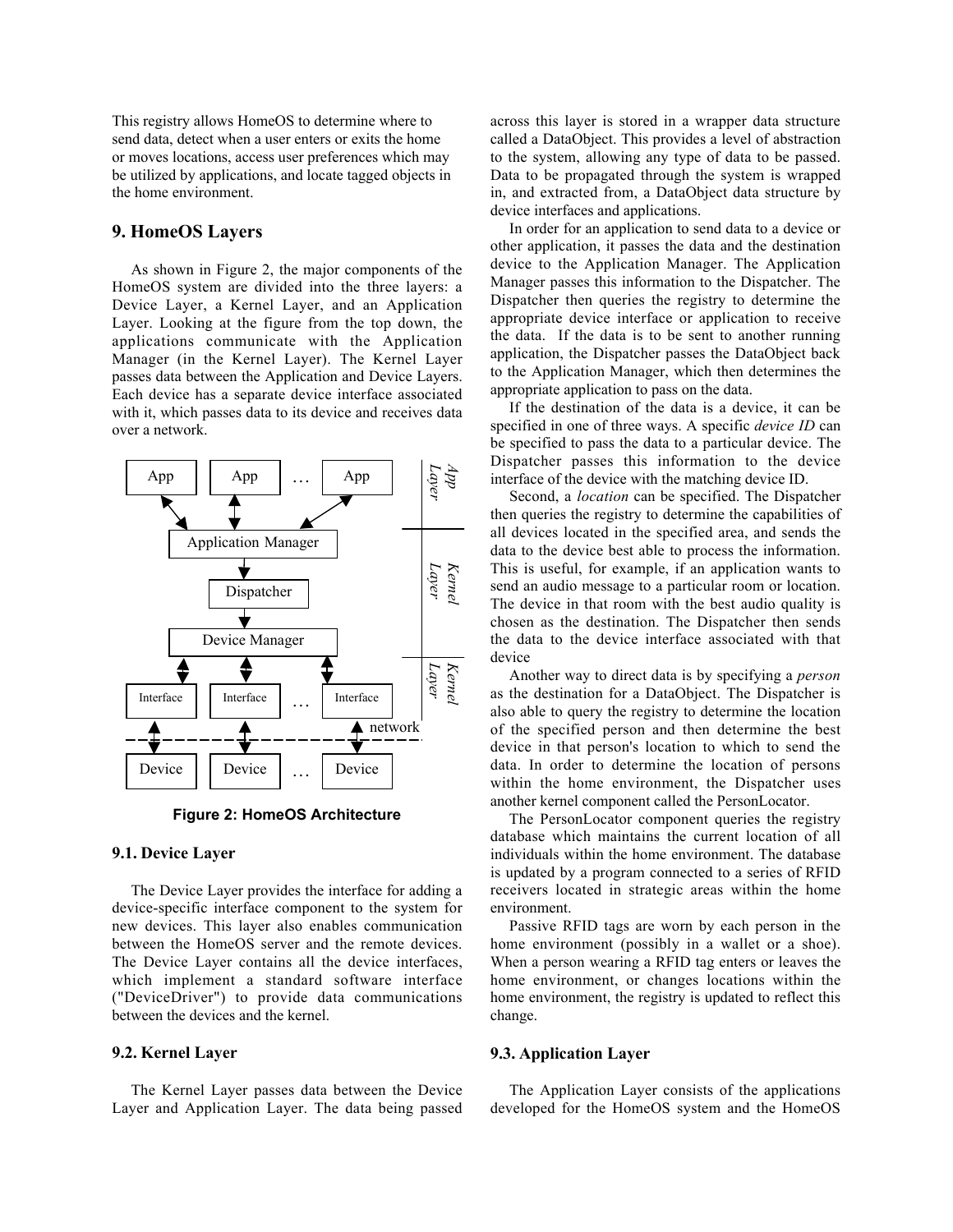Desktop remote desktop application. This layer provides an interface for applications to communicate with the Kernel Layer, to pass data to and from the devices and other applications, and to provide access to the resources made available by the Kernel Layer.

Applications are integrated into the system in a way similar to how device interface components are integrated. A parent component, HomeOSApp, is extended by applications to provide the interface to the Application Manager in the Kernel Layer. The HomeOSApp module provides an interface for sending and receiving DataObjects, querying the devices connected to the system for information about the devices, and determining the location of persons in the home environment.

The HomeOS Desktop is an application that provides a remote terminal session for each user logged in to the system from a remote terminal. While the user is logged in, the Desktop sends a user interface description to the remote terminal of the user associated with that Desktop instance and receives user events back. The event is processed and an updated user interface is retransmitted to the device running the terminal.

Through the use of the PersonLocator component, the HomeOS Desktop applications can determine the location of their current user within the home and direct the terminal session to a device nearest the user with terminal capability. This allows the user to move about the home while having his/her terminal session follow them throughout the home. For example, an application implementing a streaming-media player can send its output to the devices nearest the owning user.

#### 10. XML-Based User Interface language

The applications developed for HomeOS run on the HomeOS server, and have no standard user interface. These applications are only accessed remotely from a terminal. Therefore, a UI description language was designed to send a description of what needs to be shown on the terminal device, and the client for the output device displays the UI in whatever way is most appropriate.

As stated earlier the minimum requirements for a device with terminal capability are rather basic. There must be some form of display that can show text, and an input mechanism such as a keyboard, mouse, stylus, physical buttons, *etc.* Some terminals may only have a console display with keyboard input; while others may have full GUI capabilities (soft buttons, text boxes, dialog boxes, *etc.*). Most terminal devices will fall somewhere in between these two examples.

The UI language had to be general enough for all types of terminals to be able to handle. We decided upon an XML-based UI language with four basic UI elements. A description of each of these elements, along with examples of how they might be implemented on a terminal with GUI capability and a terminal with text only capability is shown in Table 1.

**Table 1: UI Element Mappings**

| $\mathbf{H}$<br>Element | <b>Description</b>                                    | <b>GUI</b><br>Example                          | <b>Text Example</b>                 |
|-------------------------|-------------------------------------------------------|------------------------------------------------|-------------------------------------|
| Message                 | Provides text to be<br>displayed                      | Dialog box                                     | Text to console                     |
| Data<br>Entry           | Prompt text &<br>single- or multi-<br>line text entry | Label with<br>text field                       | Show prompt $\&$<br>wait for input  |
| Choice                  | Prompt text & list<br>of choices                      | Label $\&$<br>radiobuttons<br>or<br>checkboxes | List choices $\&$<br>wait for input |
| <b>Button</b>           | Strings to display                                    | <b>Buttons</b>                                 | List buttons $\&$<br>wait for input |

#### 11. Media Stream Management

Streaming audio and video data throughout the home environment provides additional flexibility by allowing residents to move freely about the house. In place of a visual message or alert displayed on a terminal, an audible message may be generated from text, and directed to the location of the intended recipient. This may be used by a microwave service notifying its user that the microwave has finished running. E-mail messages may be converted to speech and streamed to the audio output device nearest the user, dynamically following the user as he or she moves about the home. Other potential sources of streaming audio include a music source (such as an MP3 player), a doorbell, security systems, and intercoms.

In addition to audio streaming, many applications could make use of video streaming capabilities. A camera positioned at the front door could be used as part of a security system sending visual data to a monitor inside the home. The camera outside the front door may also be triggered by the doorbell to send the video feed to the family-room television so the resident can immediately see who is at the front door.

With many services running in the home that make use of media streaming, collisions are likely to occur. For example, the resident may have music playing when an e-mail arrives. The audio e-mail message would be difficult to understand while the music is playing. Also, someone may ring the doorbell, interrupting the e-mail message and providing further confusion for the user trying to distinguish between the multiple audio streams. To resolve these types of collisions, a stream type and priority value are associated with each media stream. This information is used by the system to perform user-specified actions based on what types of streams are playing when a new stream arrives for playing. One possible action is to